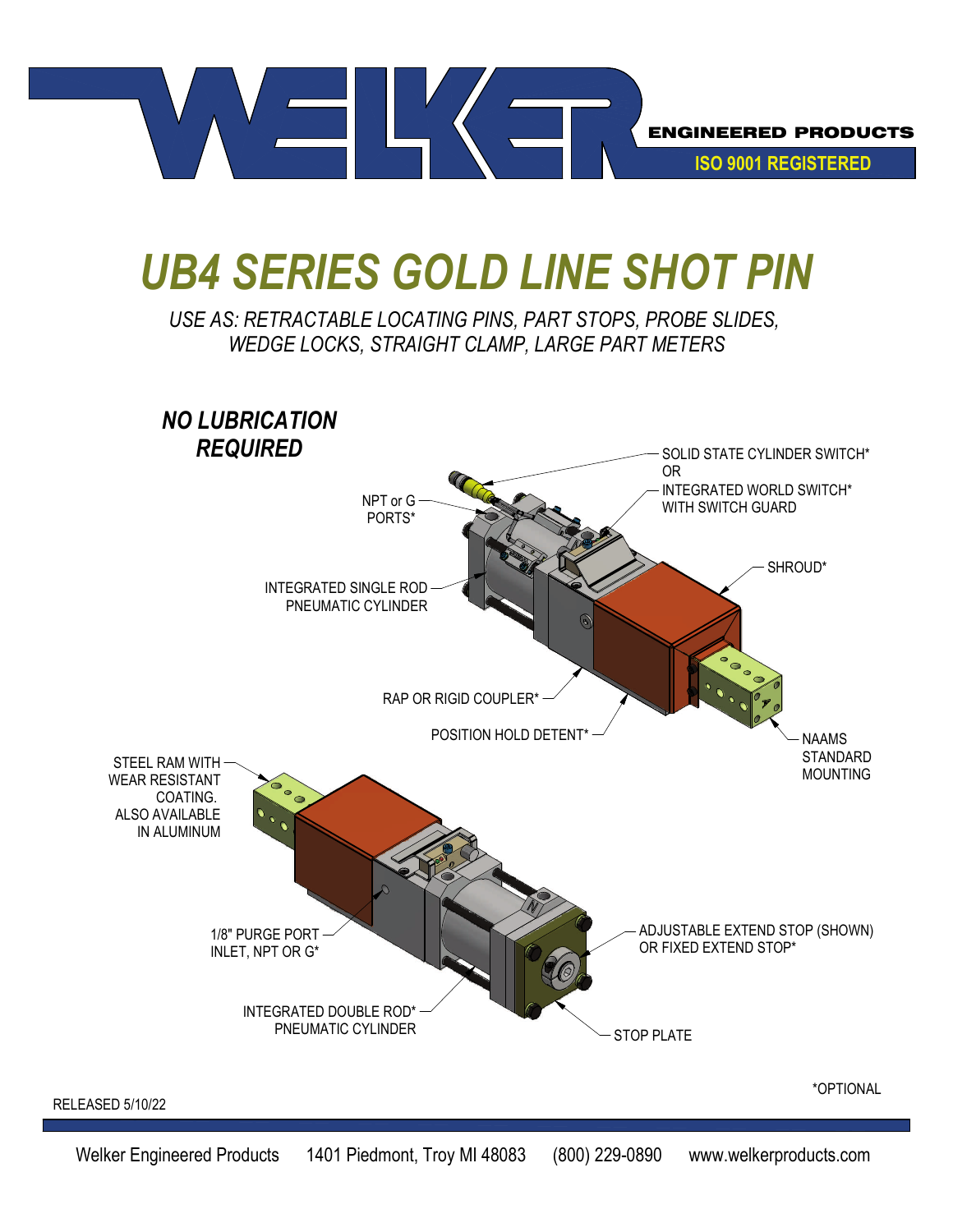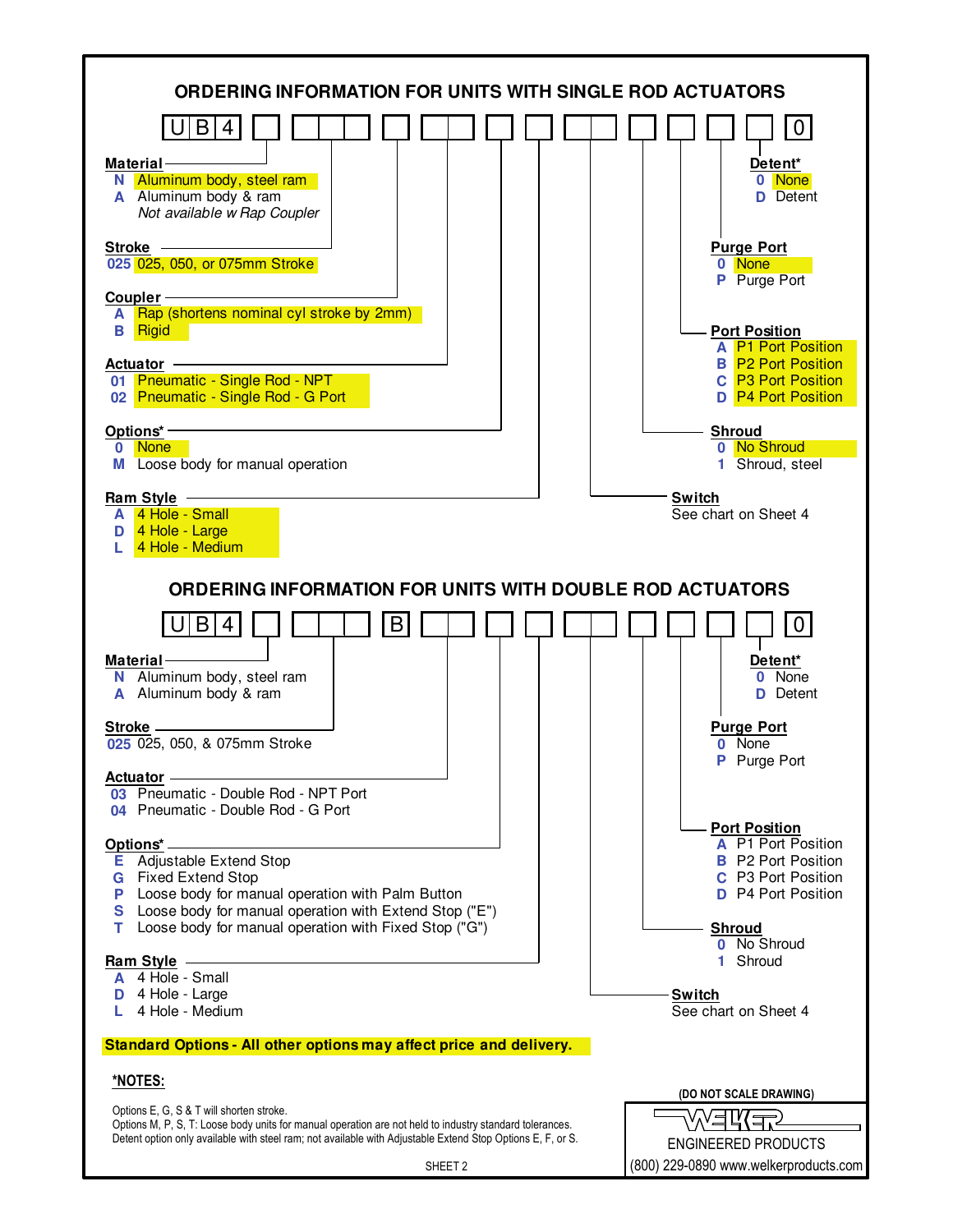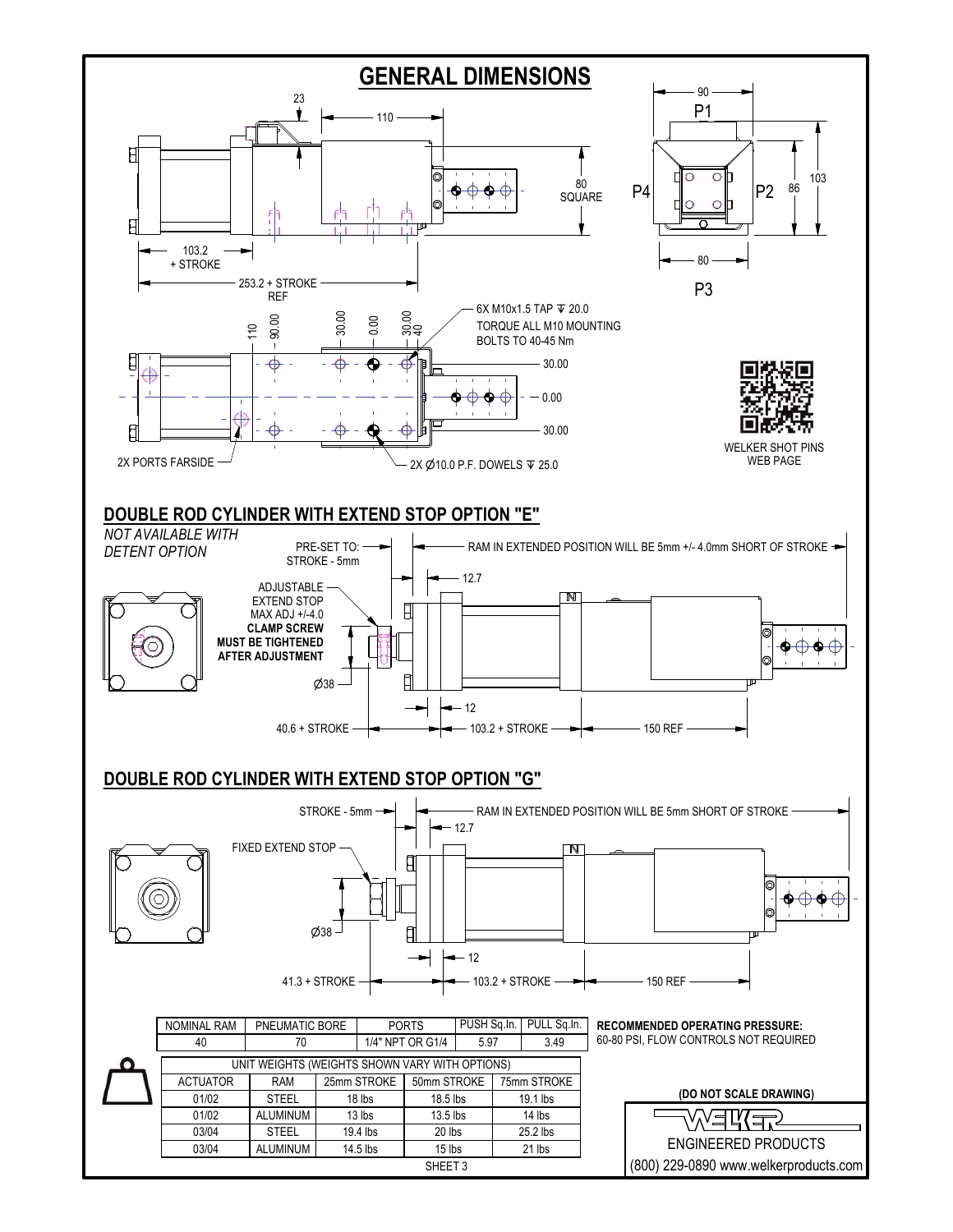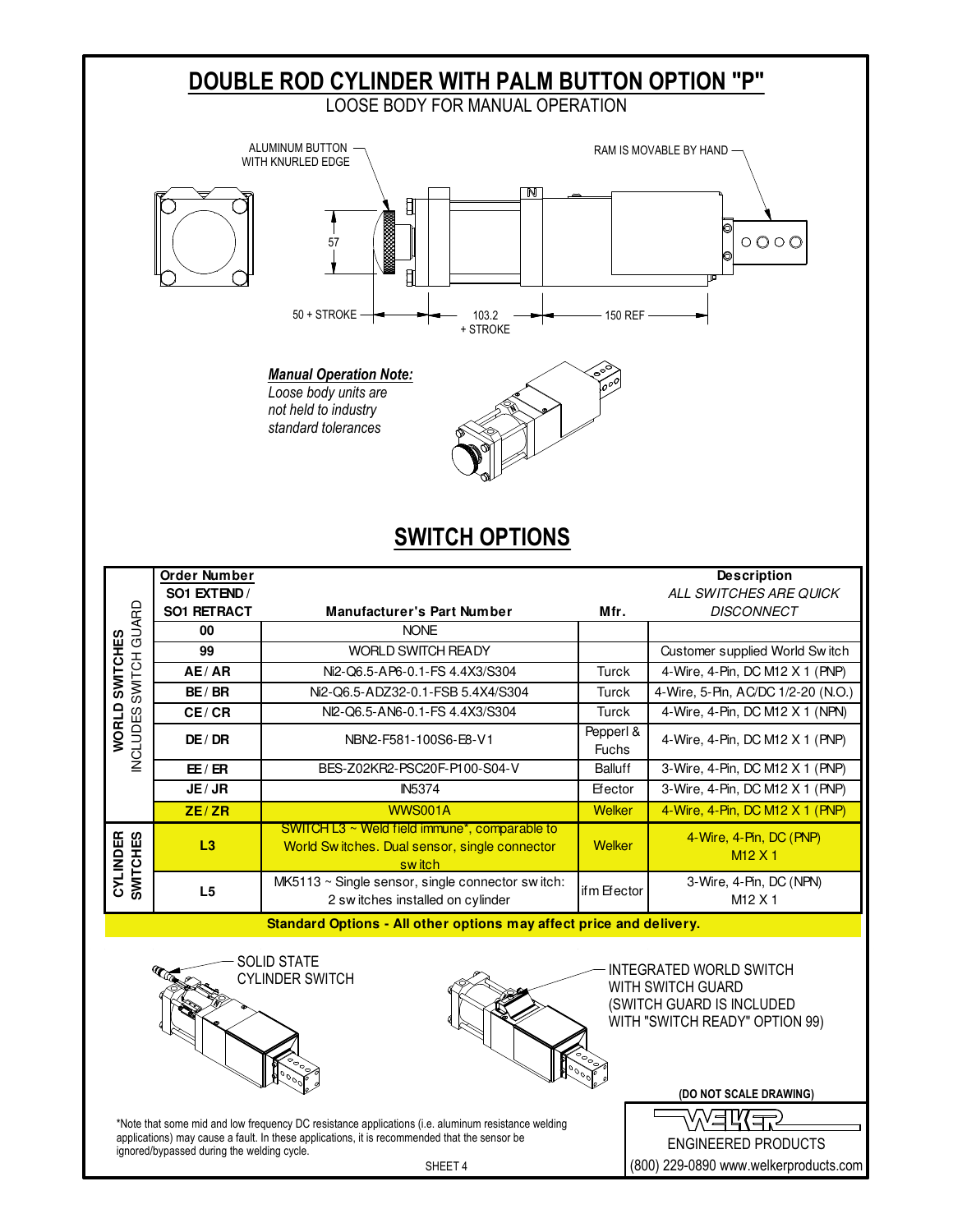

| <b>EWEW</b>                           |
|---------------------------------------|
| ENGINEERED PRODUCTS                   |
| (800) 229-0890 www.welkerproducts.com |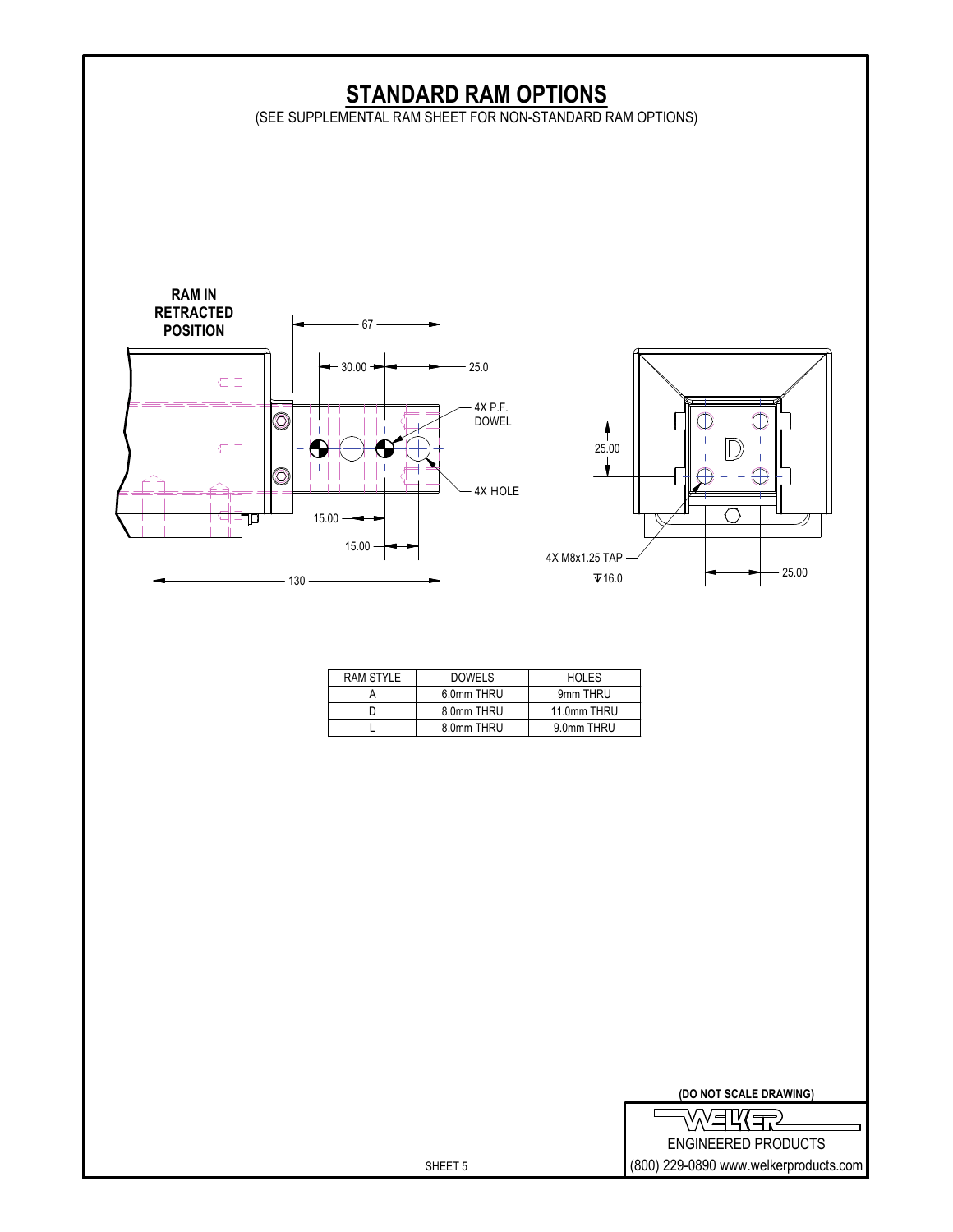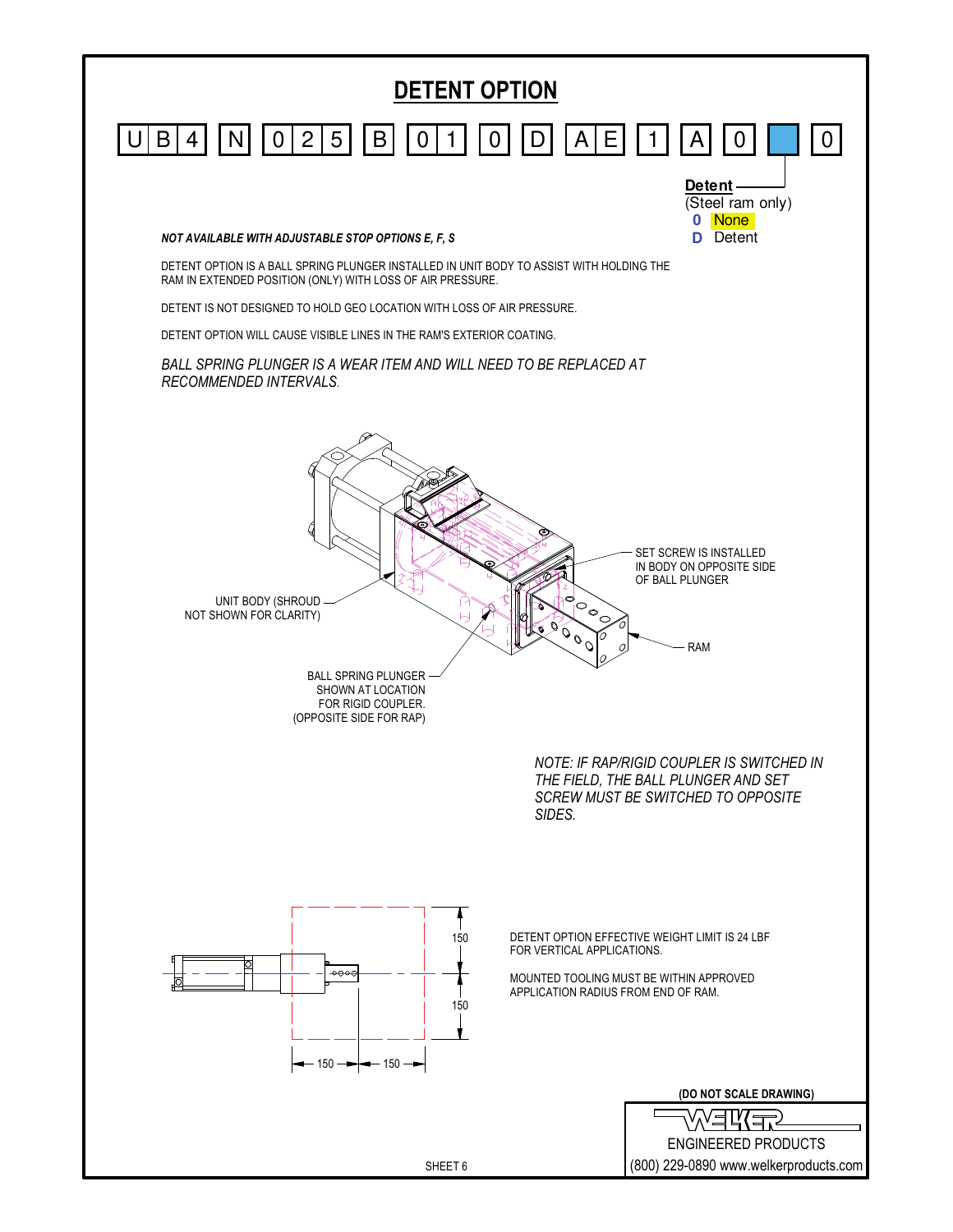